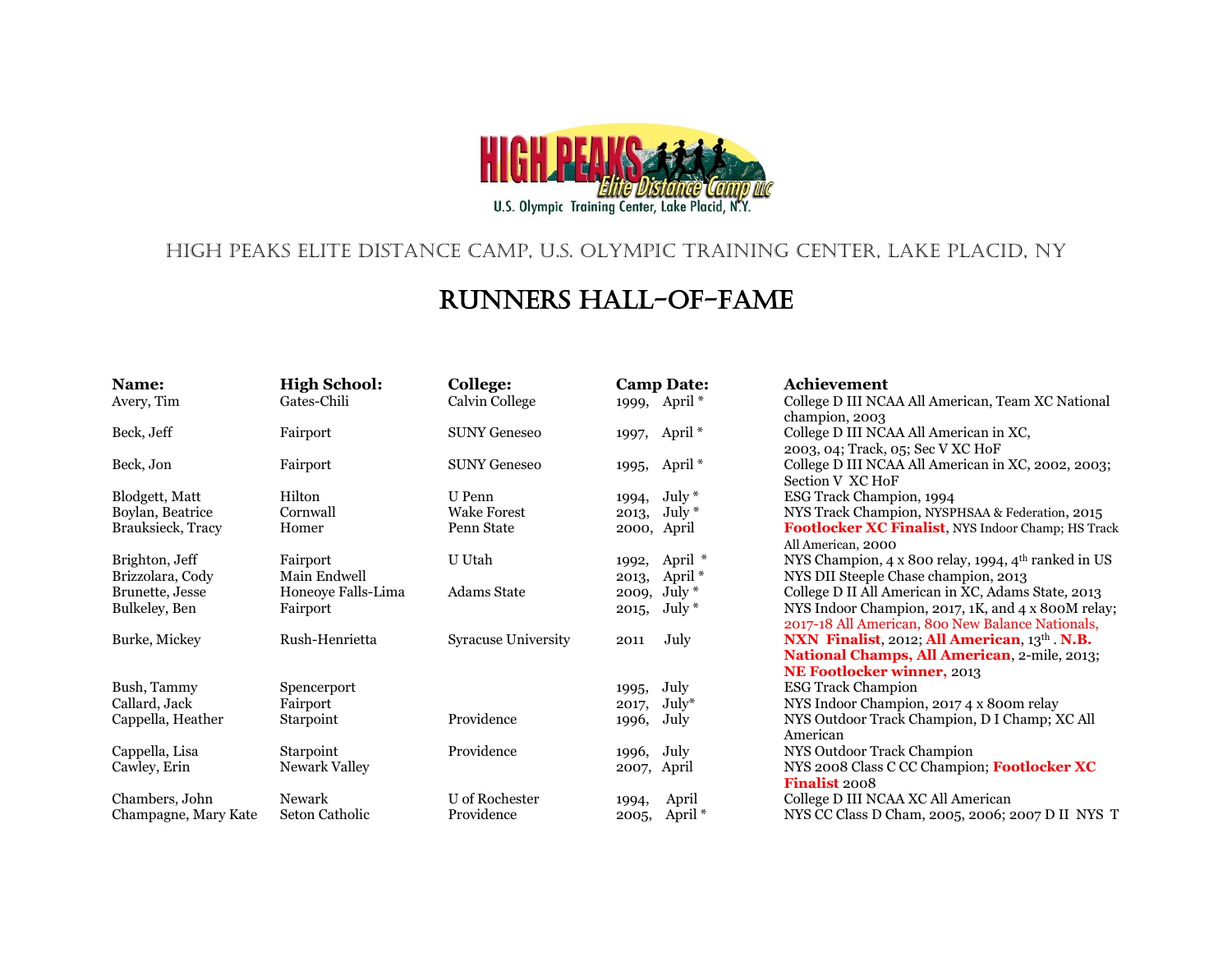| Cipura, Kim<br>Cochran, Mia                                                   | Hilton<br>Moon Area            | Roberts Wesleyan                                                                        | 1999,<br>2019,                   | April <sup>*</sup><br>July                                             |
|-------------------------------------------------------------------------------|--------------------------------|-----------------------------------------------------------------------------------------|----------------------------------|------------------------------------------------------------------------|
| Cole, Hanna                                                                   | $HF-L$                         | Williams College                                                                        | 2012                             | $July *$                                                               |
| Contario, Jesse<br>Cook, Dan                                                  | <b>Newark</b><br>Greece Athena | William and Mary<br>Virginia                                                            | 2001,<br>1991,                   | April <sup>*</sup><br>April                                            |
| Coon, Kristen<br>David, Tony                                                  | Webster<br>$HF-L$              | <b>Boston College</b><br>U of Buffalo                                                   | 2002,<br>1996,                   | April<br>April <sup>*</sup>                                            |
| Deir, Liz                                                                     | $HF-L$                         | Princeton                                                                               | 2004,                            | August                                                                 |
| Deir, Alex                                                                    | $HF-L$                         | UNC / U Oklahoma                                                                        | 2008,                            | August                                                                 |
|                                                                               |                                |                                                                                         |                                  |                                                                        |
| Dellinger, Paul                                                               | <b>Brighton</b>                |                                                                                         | 2015                             | July $*$                                                               |
| DeRusso, Katie                                                                | Fairport                       | Notre Dame                                                                              | 2001,                            | April <sup>*</sup>                                                     |
| Dodzweit, Amber<br>Doehler, Kristen<br>Dominquez, Dave<br>Driscoll, Christine | $HF-L$<br>Webster<br>Geneva    | <b>Ashland College</b><br><b>SUNY Geneseo</b><br><b>SUNY Alfred / Kansas</b><br>Cornell | 1999,<br>1994,<br>1994,<br>2009, | April <sup>*</sup><br>April <sup>*</sup><br>July<br>April <sup>*</sup> |
| Dryland, Josh<br>Dupont, Pat                                                  | Irondequoit<br>Fairport        | Cornell<br>Syracuse                                                                     | 2011,<br>2005,                   | July<br>April <sup>*</sup>                                             |
|                                                                               |                                |                                                                                         |                                  |                                                                        |
| Engelhardt, Tim<br>Erb. MJ                                                    | East Syracuse Minoa<br>Victor  | Notre Dame<br>Syracuse/U Mississippi                                                    | 1994,<br>2011.                   | April<br>July $*$                                                      |

Champion; 2007 Nike Outdoor Nationals All American, 3rd in 3200m; 2007 **Footlocker XC Finalist;** 8<sup>th</sup> place in USATF Nationals in 5k; 12<sup>th</sup> NAIA Indoor National Champion Pennsylvania 2019 AAA State Champion XC; Footlocker Finalist, 2019 NYS Outdoor DII Track Champion, N.B. National **Champs All American**, steeple, 2013; D III All American in XC, 2013, '14, Spring Track, 2015 Multiple NYS Champion, Indoors and Outdoors College IC4A Champ; USATF National XC Team; D I NCAA All American Indoor All American NYS Outdoor Track Champion; 10<sup>th</sup>, top NYS Finisher in NE Footlocker, Ext<sup>\*</sup> NYS Cross Country Class B Champ, **Footlocker XC Finalist**, 2005. 2006 Section V Cross Country Co-Runner of the Year, 2006;  $B^*$  Section V CC Champion, Class B, NYS Class B Champion, 2008 & 09, 2008 & 09 Runner-of-the-Year; **NXN Finalist** 2008 & 09; 2009 & 2010 **Nike Outdoor National Champion,** 2K SC **NXN Finalist** NY Region 2016. NYS Indoor Champion, 2017 Big East Indoor Champion, 3200m Relay, 2004 for Notre Dame; Section V XC Hall of Fame NYS Outdoor Track Champ, Section V XC HoF, 2006 D III NCAA XC All American D II NCAA Track & Cross Country All America Section V Runner of Year, 2009; NYS Class B XC Champion, 2010; 12th at Footlocker Regional **NXN Finalist, 2013** NYS Class 2007 AA XC Champion, Runner-of-the-Year in Sec V; NYS Federation Champion; 2007 **Footlocker XC Finalist;** 2008 NYS Champion, 3200m & 3000m Steeple Chase—fastest time in the USA; 2008 USATF XC World Qualifier; 2009 & 2010 All Big East and All Mid-Atlantic team member; 2010 XC **All American** for Syracuse University twice **Footlocker XC Finalist 1994** ippi 2011, July \* **NXN Finalist**, 2011; 19<sup>th</sup> place. **All American** for Syracuse in cross country, 2014; **All American**, U.

Missisippi XC, **All American Track**, 2017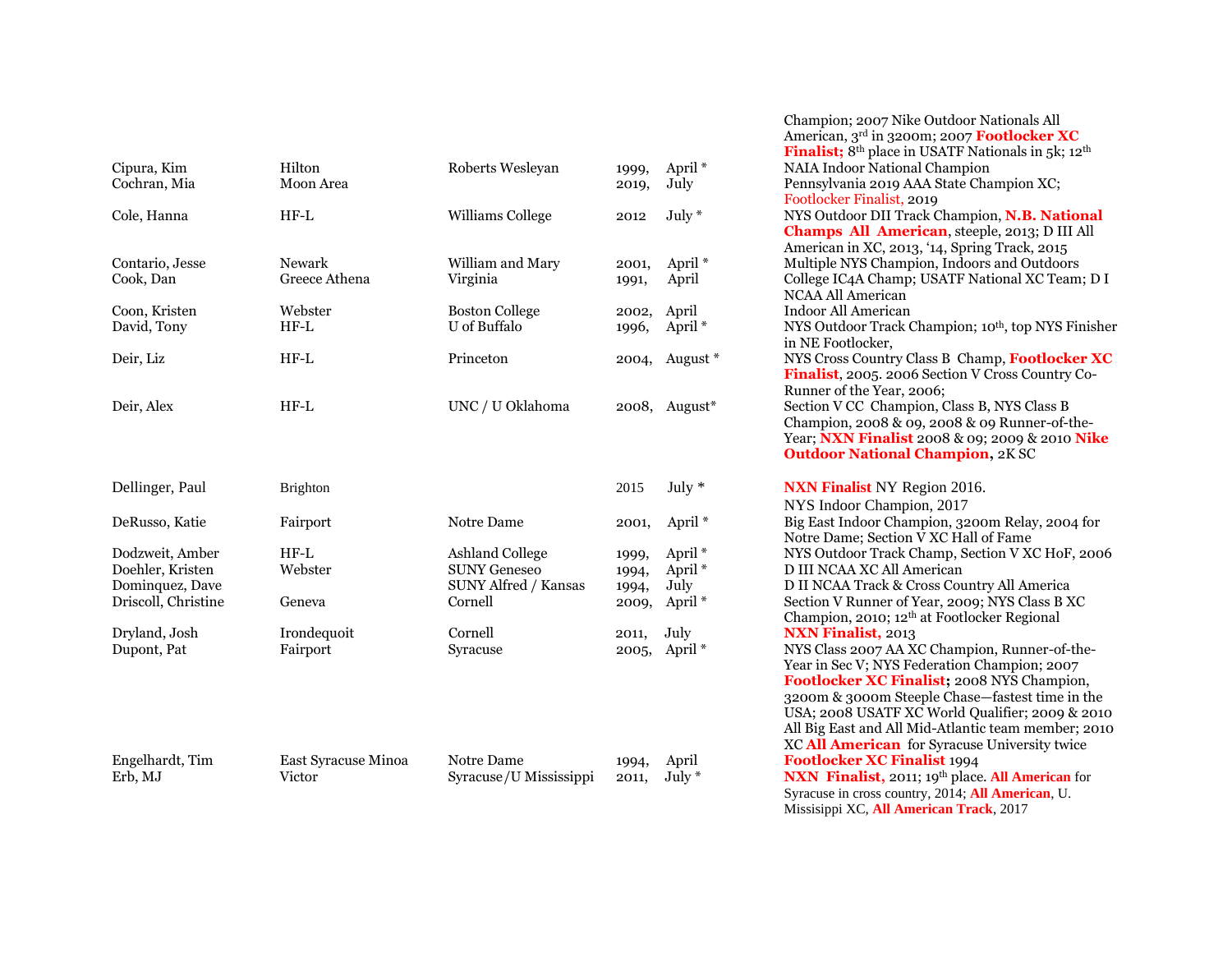| Fadill, Mark                                                                             | Liverpool                                                             | Dartmouth / Stanford                                                                | 1991,                               | April                                                     |
|------------------------------------------------------------------------------------------|-----------------------------------------------------------------------|-------------------------------------------------------------------------------------|-------------------------------------|-----------------------------------------------------------|
| Famiglietti, Anthony                                                                     | Patchogue-Medford                                                     | Clemson                                                                             | 1995,                               | July                                                      |
| Finke, Christy                                                                           | Fairport                                                              | <b>SUNY Geneseo</b>                                                                 |                                     | 2002, April *                                             |
| Ford, Meredith<br>Garn, Jesse                                                            | Akron<br>Marcellus                                                    | <b>SUNY Binghamton</b>                                                              | 1991,                               | April<br>2010, July *                                     |
| Germano, Philo                                                                           | Albany                                                                | Syracuse                                                                            | 2012,                               | April <sup>*</sup>                                        |
| Gobeyn, Veronica<br>Gould, Ryan<br>Grandusky, Shane<br>Griggs, Amanda<br>Griggs, Shannon | Williamson<br>Royalton-Heartland<br>Alfred-Almond<br>Hilton<br>Hilton | <b>SUNY Alfred</b><br><b>SUNY Alfred</b><br>Northern Arizona<br><b>SUNY Geneseo</b> | 2001, April<br>1996, April<br>1994, | April<br>2005, August<br>2001, April *                    |
| Gunzleman, Doug<br>Hall, Benjamin<br>Hanlon, Kelly                                       | Fairport<br>Victor<br>Canandaigua                                     | Notre Dame<br>Georgetown<br>Roberts Wesleyan                                        | 2003, April                         | 1998, Octobe<br>2005, April *                             |
| Hart, Jason<br>Henretta, Sean<br>Hess, Ron                                               | Webster<br>Fairport<br><b>East Aurora</b>                             | U of Rochester<br>U of Houston                                                      | 1991,<br>2015,<br>1994,             | April <sup>*</sup><br>July $*$<br>April <sup>*</sup><br>₩ |
| Hildebrand, Sarah                                                                        | Harley-Allendale Columbia                                             | Colgate                                                                             |                                     | 2000, April *                                             |
| Hopkins, Caroline                                                                        | Williamsville South                                                   |                                                                                     | 2013,                               | July                                                      |
| Hornberger, TJ<br>Howe, Nate                                                             | Lake Shore<br>McQuaid                                                 | Syracuse                                                                            | 2013,<br>2014                       | April<br>April                                            |
| Howland, Emily                                                                           | Fairport                                                              | <b>SUNY Geneseo</b>                                                                 |                                     | 2000, April *                                             |
| Hribik, Laura                                                                            | <b>Orchard Park</b>                                                   |                                                                                     | 1995,                               | July                                                      |
| Huchins, Jenna                                                                           | Science Hill                                                          |                                                                                     |                                     | 2019, July $*$                                            |

Espinosa, Maria Paula Tobias Tecde Monterrey University of Monterrey 2017, April \* **Mexican National Champion, 3k, 5K, 1500, S** , 2018, Outstanding Athlete of Meet; 2018, World Champion in Duathlon, Denmark, 2018 NYS Champion in the 3200m; nationally ranked steeple chaser at Stanford NYS XC & Track Champ; D I Track All AM, USATF Champ; **04, 08 Olympian** Scholastic All American Indoor Track, D III Track All All American; NCAA Team Champion D III NCAA , 05 NYS Cross Country Champion NYS Indoor NYSPHSAA & Federation Champ, 1k; All **American**, NCAA Championships 2015, 800m; **WR 4 x 800 Relay**, 7:11.34, Boston, February 2018 NXN Finalist, 2012; All American for Syracuse in 2015, Syracuse won the NCAA D I Championship NYS Cross Country Champion; Sec V Hall of Fame ESG Track Champion2014 B II NCAA Cross Country All American **Nike Team National, "team champion," 2005** NYS D III College State Champion; All American, NCAA Team Champ, '05 er \* Scholastic All American Indoor Track NYS Indoor Champion, 3200m, 2007 NCCAA Ind. track National Champ, 3K, 2008; NAIA 3 rd place 3K Indoors D III NCAA Cross Country All American NYS Indoor Champion, 2017 4 x 800m relay ESG Champion; NYS Outdoor Track Champ; D I indoor NYS Cross Country Champion; ESG Champion; National Scholastic All American; 2008 Olympic Trials Qualifier; All Am, 3K SC, 2008, 09 HYS XC Champion, class C 2001; Section V Cross Country Hall of Fame 2006 **New Balance National Championships, All American**, steeple, 2013 **NXN Finalist** from NYS Regional, 2012, 2013 **New Balance Indoor National Championships, All American**, sprint medley relay **American**, Sprint Medley Relay, 2014 ECAC, SUNYAC & NYS D III Champion; D III NCAA Track All American Footlocker XC Finalist, NYS XC Champ; ESG Champion Footlocker Finalist, 9<sup>th</sup> 2018 & 5<sup>th</sup> 2019 ; Tennessee State Champion,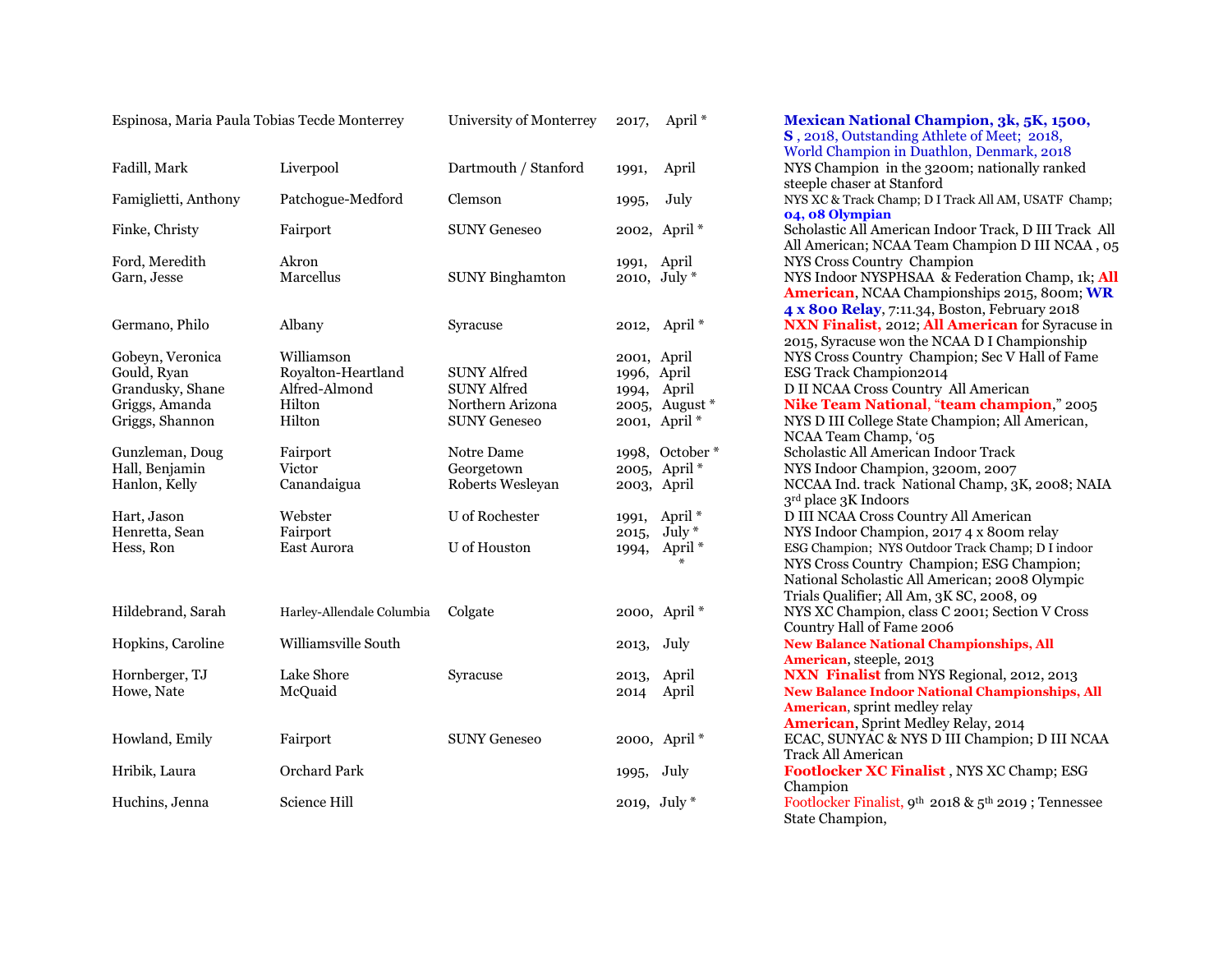| Hunt, Madeleine                                                                                                         | Souhegan, NH                                                                                   |                                                                                        | 2016, July $*$                                                                                                    |
|-------------------------------------------------------------------------------------------------------------------------|------------------------------------------------------------------------------------------------|----------------------------------------------------------------------------------------|-------------------------------------------------------------------------------------------------------------------|
| Impey, Marland<br>Jones, Ashley<br>Jinks, Amanda<br>Jozwiak, Arthur<br>LaChausse, Jeff<br>Lake, Alexis<br>LaRossa, Nick | Eden<br>Hilton<br>Pavilion<br>John F. Kennedy<br><b>Beaver River</b><br>Horseheads<br>Frontier | <b>SUNY Alfred</b><br><b>SUNY Geneseo</b><br><b>Boston College</b><br>Clemson          | 1996, April<br>2005, August *<br>1997, April<br>2000, April<br>April<br>1994,<br>April<br>1999,<br>April<br>1991, |
| Lane, Caitlyn                                                                                                           | Saratoga Springs                                                                               | Penn State                                                                             | 2006, April                                                                                                       |
| Lawler, Nathan                                                                                                          | Pittsford Mendon                                                                               | Syracuse                                                                               | $2015 * July$                                                                                                     |
| Lawler, Sam<br>Lister, Nicole                                                                                           | Pittsford Mendon<br>South Jefferson                                                            | Syracuse<br><b>Boston College</b>                                                      | $2017^*$ July<br>2004, April                                                                                      |
| Loewen, Zatha                                                                                                           | <b>Topsail HS</b>                                                                              | <b>US Naval Academy</b>                                                                | 2007, July                                                                                                        |
| Mahoney, CJ<br>Magri, Fran                                                                                              | Fairport<br>Irondequoit                                                                        | U of Miami<br><b>SUNY Geneseo</b>                                                      | 1995, April<br>2000, April                                                                                        |
| Mann, Allison<br>Matias, Joe                                                                                            | Fayetteville-Manlius<br>Newark                                                                 | Penn State                                                                             | July<br>1994,<br>April <sup>*</sup><br>1996,                                                                      |
| Matzal, Hans<br>McAndrews, Mike<br>McCarthy, John                                                                       | Faith Heritage<br>Frontier<br>Painted Post                                                     | Purdue                                                                                 | April<br>2019,<br>April<br>1991,<br>July<br>2013,                                                                 |
| McCloud, Joe<br>Meany, Jason                                                                                            | Peru<br><b>CBA</b> Syracuse                                                                    | Clemson                                                                                | April<br>1996,<br>July $*$<br>1996,                                                                               |
| Reif, Mike<br>Mangan, Steve<br>McCormick, Meghan<br>Molesworth, Morgan<br>Morland, Amanda                               | Fairport<br>$HF-L$<br>Canandaigua<br>Victor<br>Bloomfield                                      | <b>SUNY Alfred</b><br>Dartmouth<br>Cornell<br>Colorado School of Mines<br>St. Lawrence | April <sup>*</sup><br>1992,<br>2005, August *<br>2009, August *<br>$July *$<br>2016,<br>2007, April *             |

Gatorade Athlete of the Year in Tennessee, ranked 6<sup>th</sup>, 9th & 9th nationally in three track events as a freshman; as a sophomore, she ran 16:38.7 for 5K, the 2 nd fastest 5K for a sophomore EVER in the USA New Hampshire, DII State Champion, XC, 2016; **NXN Finalist** NE Region 2016 D II NCAA Track All American **Nike Team National, "team champion," 2005** D III NCAA XC All American ESG Track Champion Footlocker XC Finalist; NYS Indoor Champion NYS Federation Champion; NYS Track Champion Footlocker XC Finalist 1995; NYS Outdoors Track Champion Lane, Caitlyn Saratoga Springs Penn State 2006, April **Footlocker XC Finalist** 2004, 2005**, Nike Team National champion,** 2004, NYS Class C XC Champion 2006, 2007; **Division I American,** 2011 NYS Class B XC State Champion 2016; **NXN Finalist** NY Region 2016; NYS Champion Class B XC Runner of NYS, **Footlocker Finalist, 2017** Footlocker XC Finalist, 2018, 2019 Footlocker XC Finalist, NYS Champ in Cross Country & Outdoor Track 2006, '07 North Carolina, 1A Cross Country State Champ; team champ '07 NYS Outdoor Track Champion ECAC, SUNYAC & NYS DIII Champion; D III NCAA Track All American ESG Track Champion 1995 **Footlocker XC Finalist**; XC, Indoor and Outdoor NYS Champion NYS 800m Champion 1994 **Footlocker XC Finalist New Balance Nat Championships, All American**, Steeple, 2013 NYS Outdoor Track Champion NYS Track & XC Champ; National Schol Outdoor Champ; D I All American **NYS Champion Outdoor Track NXN Finalist** from NYS Regional, 2009 **NXN Finalist** from NYS Regional, 2010 Division II College All American, 2019 Section V XC Runner of the year, 2007 & 08; Class D NYS Cross Country Champion 2008; **NXN Finalist**  NY Region 2008 & 09; 23<sup>rd</sup> in 08.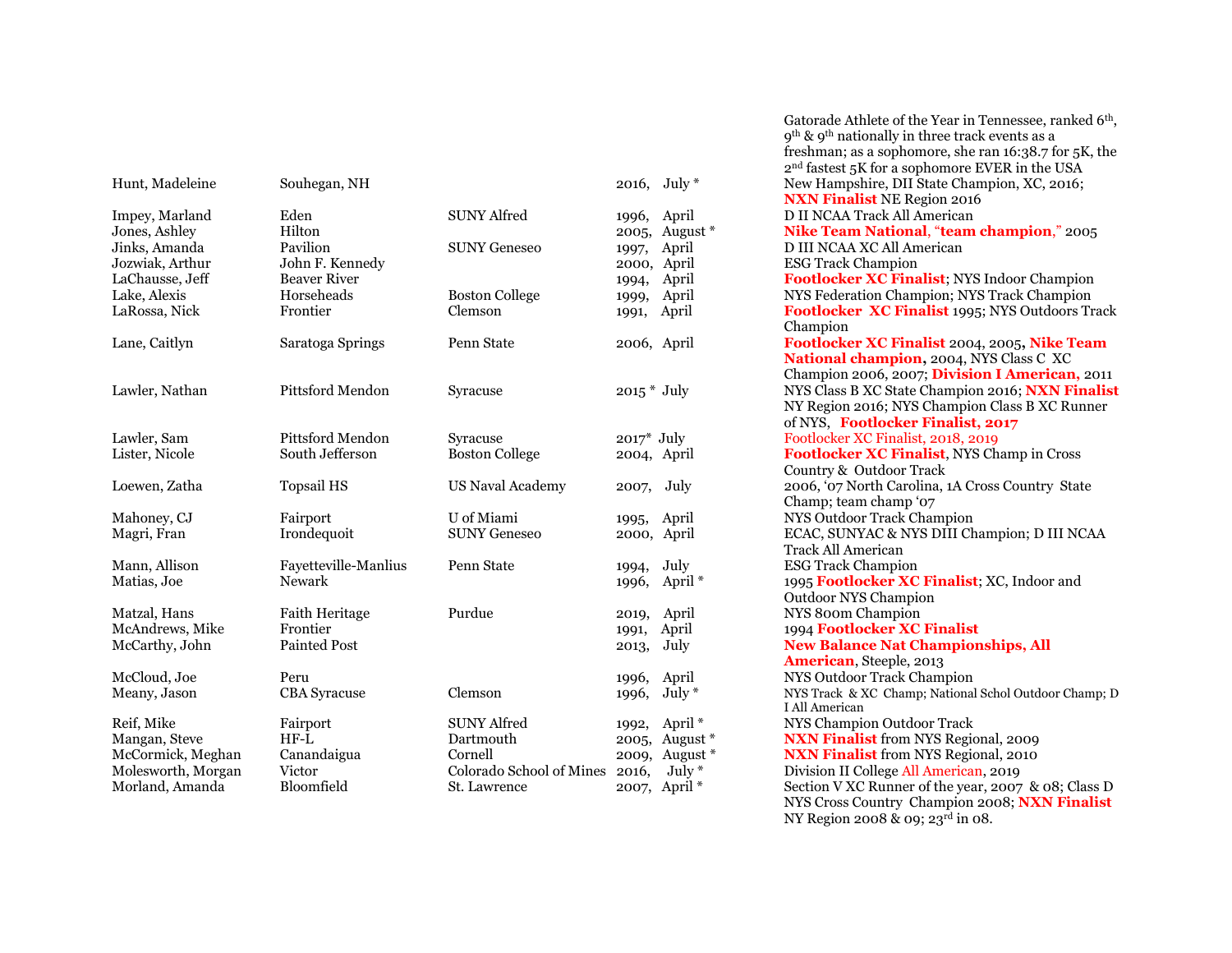| Munyan, Peter<br>Murphy, Pat<br>Naylon, Jordyn        | Irondequoit<br>Duansburg<br>Fairport | <b>SUNY Alfred</b><br><b>SUNY Cortland</b>         | 2013                    | 1994, April *<br>April <sup>*</sup><br>2008, April * | D II NCAA Cross Country All American<br>NYS Class D State XC Champion, 2014<br><b>DIII All American</b> indoor NCAA mile; SUNYAC                                        |
|-------------------------------------------------------|--------------------------------------|----------------------------------------------------|-------------------------|------------------------------------------------------|-------------------------------------------------------------------------------------------------------------------------------------------------------------------------|
| O'Hara, Eileen                                        | <b>Webster Thomas</b>                | <b>SUNY Binghamton</b>                             |                         | 2011, July *                                         | Champion; All SUNYAC<br>NYS Outdoor Track Champion, Section V Outdoor<br>record, 1500m                                                                                  |
| Palmer, Caitlin<br>Palotti, Hayleigh<br>Pascucci, Ron | Thomas A. Edison<br>Livonia          |                                                    | 2005, April<br>2015,    | July                                                 | <b>ESG Track Champion</b><br>NYS Class C XC State Champion, 2016                                                                                                        |
| Peters, Austin                                        | McQuaid                              |                                                    | 2012                    | April                                                | <b>New Balance Indoor National Championships,</b><br>2014 sprint medley relay                                                                                           |
| Pickles, Scott<br>Poole, Shelly                       | Fairport<br>Fairport                 | <b>SUNY Alfred / Cornell</b><br>College of Wooster | 1993,                   | 1994, April <sup>*</sup><br>April                    | D II NCAA Cross Country All American<br>D III NCAA All American                                                                                                         |
| Pyle, Autumn<br>Ranke, Tyler                          | Sidney<br>Hilton                     | <b>SUNY Albany</b>                                 | 1995,<br>2012,          | July<br>July $*$                                     | NYS Outdoor Track Champion<br><b>New Balance National Championship All</b><br>American, Steeple, 2013; Jr Worlds Track bronze<br>Medalist, 2015                         |
| Reed, Elizabeth                                       | Fredonia                             |                                                    |                         | 1992, April <sup>*</sup>                             | <b>ESG Track Champion</b>                                                                                                                                               |
| Reeser, Todd                                          | Palmyra Macedon                      | U of Rochester                                     | 1991,                   | April                                                | D III NCAA Cross Country All American; USATF<br>National Team Member; Sec V CC Hall of Fame 2005                                                                        |
| Rivers, Zach                                          | Victor                               | Syracuse                                           |                         | 2006, July $*$                                       | NYS Class A Cross Country Champion 2006; Section<br>V Cross Country Runner-of-the-Year 2006; 2007<br><b>Footlocker XC Finalist</b>                                      |
| Roach, Cooper                                         | Honeoye Falls-Lima                   | Canisius                                           | 2011,                   | July $*$                                             | <b>NXN Finalist, 2011</b>                                                                                                                                               |
| Robinson, Corey                                       | Greece Odyssey                       | Syracuse                                           |                         | 2003, April *                                        | NYS Cross Country Class C Champion 2003                                                                                                                                 |
| Rouhana, Majd<br>Rousell, Jared                       | Fairport<br><b>Webster Thomas</b>    |                                                    | 2015,<br>2011,          | $July*$<br>April <sup>*</sup>                        | NYS Indoor Champion, 2017 4 x 800m relay<br>NYSPHSAA State Champ, 3000m Steeple Chase, 2011                                                                             |
| Ruder, Nate                                           | Fairport                             | Notre Dame                                         | 1992,                   | July $*$                                             | 1990 Footlocker XC Finalist, NYS Indoor<br>Champion, IC4A Champion, 1992<br>Section V Cross Country Hall of Fame class 2001                                             |
| Ruebens, Tom                                          | Wilson                               | <b>SUNY Geneseo</b>                                |                         | 2006, April *                                        | NYS Class C Cross Country Champion 2006                                                                                                                                 |
| Ruder, Teague                                         | Fairport                             | <b>SUNY Geneseo</b>                                |                         | 1992, April *                                        | NYS Outdoor Track Champion                                                                                                                                              |
| Russin, Mark                                          | Windsor                              | <b>SUNY Geneseo</b>                                |                         | 2001, April *                                        | <b>SUNYAC Indoor Track Champion</b>                                                                                                                                     |
| Ryan, Michael                                         | Starpoint                            | <b>UNC</b> Charlotte                               | 1996, July              |                                                      | <b>ESG Track Champion</b>                                                                                                                                               |
| Sands, Colton                                         | Penns Valley                         |                                                    | 2018, July              |                                                      | Pennsylvania 2019 Class A State Champion in XC;<br>Footlocker Finalist, 2019 All American                                                                               |
| Sawyer, Allison                                       | Hilton                               | University of Colorado                             |                         | 2005, August $*$                                     | Nike Team National, "team champion," 2005,<br>2 <sup>nd</sup> in '06; NYS Class AA                                                                                      |
|                                                       |                                      |                                                    |                         |                                                      | Cross Country Champion 2006 -fastest time of the<br>day; Footlocker XC Finalist and Section V Cross<br>Country Co-Runner of the Year; All American, 5K<br>Indoors, 2007 |
| Schaffer, Dan                                         | Union-Endicott                       | <b>SUNY Geneaeo</b>                                | April 2015 <sup>*</sup> |                                                      | NXN XC Finalist, 2015; 2016 NYS Track Champion,<br>SUNY1600m + 8:57 3200                                                                                                |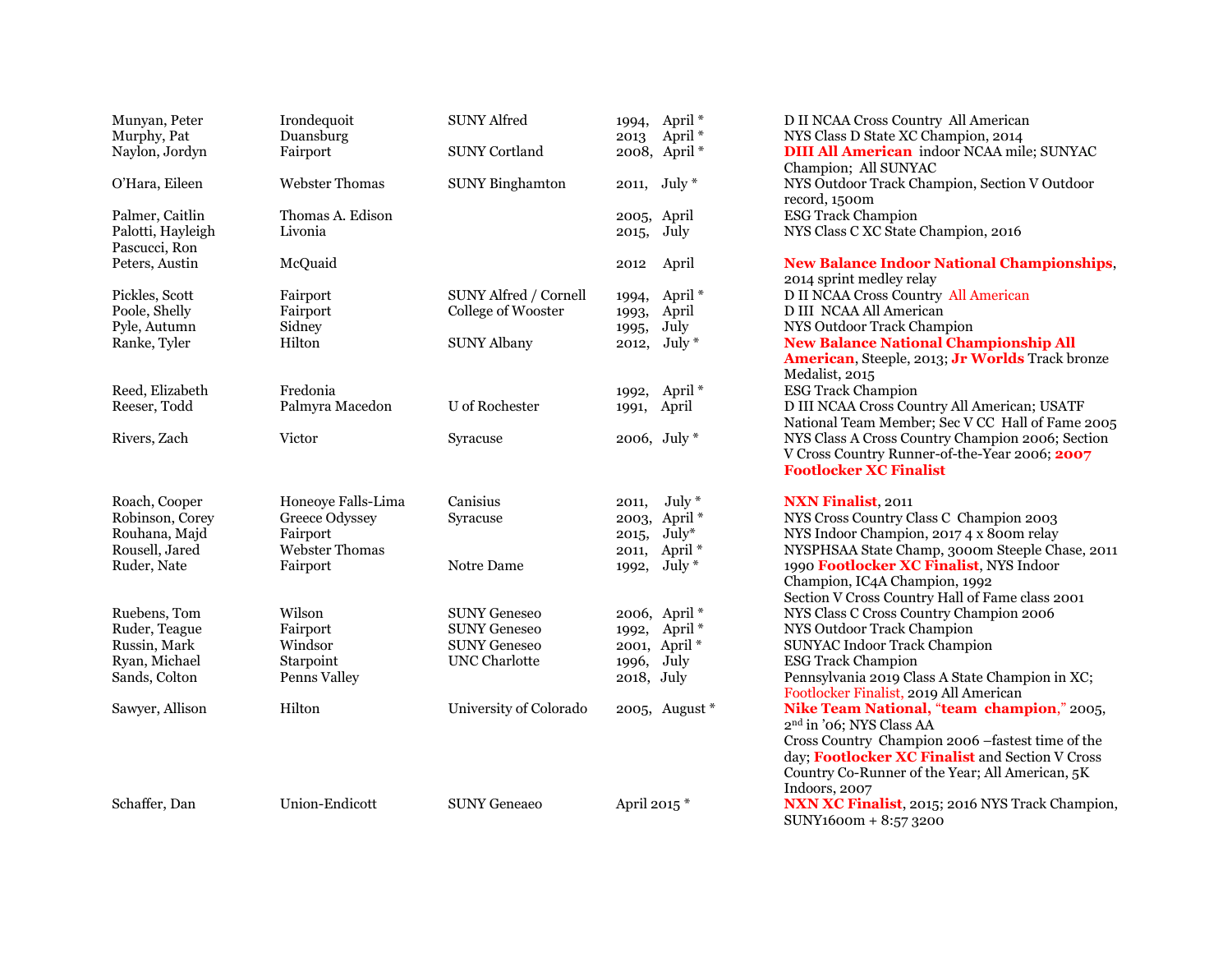| Schinski, Liz<br>Scott, Kaylee                                                                          | Geneseo<br>Academy of Holy Names                                                                    | University of Richmond                                                                                       | 2012,                                              | 2008, August<br>July                                                                         |
|---------------------------------------------------------------------------------------------------------|-----------------------------------------------------------------------------------------------------|--------------------------------------------------------------------------------------------------------------|----------------------------------------------------|----------------------------------------------------------------------------------------------|
| Schultz, Caroline                                                                                       | Hilton                                                                                              | Cornell                                                                                                      |                                                    | 2005, August $*$                                                                             |
|                                                                                                         |                                                                                                     |                                                                                                              |                                                    |                                                                                              |
| Seavey, Adam<br>Sherry, Vince                                                                           | Fairport<br>Victor                                                                                  | Bucknell<br><b>UNC Charlotte</b>                                                                             | 1992,<br>1996,                                     | April <sup>*</sup><br>April                                                                  |
| Smith, Alyssa<br>Smith, Cheryl<br>Smith, Estela<br>Smith, Shannon                                       | <b>Brighton</b><br>Susquehanna Valley<br>Academy of Holy Names<br>Fairport<br>time DI All American; | <b>SUNY Geneseo</b><br><b>SUNY Cortland</b><br>[Saratoga Springs]<br><b>Boston College</b>                   | 2005,<br>1996,<br>2012,<br>1994,                   | April <sup>*</sup><br>April<br>July<br>April <sup>*</sup>                                    |
| Snyder, Allison<br>Symoniak, Brenna<br>Soini, Lotta<br>Somogyi, Erika<br>Steinke, Ruth<br>Straneva, Max | HF-L<br>Amherst<br>Rush-Henrietta<br>Orchard Park<br>Honeoye Falls-Lima<br>Chenango Valley          | Georgetown<br>Syracuse University<br>Sports School, Finland<br><b>Boston College</b><br>Carelton<br>Syracuse | 1998,<br>2008,<br>1995,<br>2002,<br>2012,<br>2008, | April <sup>*</sup><br>August *<br>July<br>April <sup>*</sup><br>July *<br>April <sup>*</sup> |
| Stogsdill, Chris                                                                                        | Marcellus<br>Champion                                                                               | Iona                                                                                                         |                                                    | 2008, April <sup>*</sup>                                                                     |
| Stone, Jeremy<br>Stone, Kim<br>Swanson, Nolan                                                           | Seton Catholic<br>Sherman                                                                           | Georgetown<br><b>SUNY Geneseo</b><br><b>Wake Forest</b>                                                      | 1995,<br>1994,<br>1993,                            | July<br>July $*$<br>April                                                                    |
| Swanson, Patrick<br>Swarts, Heather                                                                     | Sherman<br>Dansville                                                                                | Clemson<br><b>SUNY Cortland</b>                                                                              | 1995,<br>1992,                                     | July<br>July $*$                                                                             |
| Swarts, Heidi                                                                                           | Dansville                                                                                           | <b>SUNY Cortland</b>                                                                                         | 1992,                                              | July $*$                                                                                     |
| Tarantino, Michael                                                                                      | Penfield                                                                                            | Wisconsin Parkside                                                                                           | 2001,                                              | April <sup>*</sup>                                                                           |
| Tasslemeyer, Sophia                                                                                     | Starpoint/East Aurora                                                                               |                                                                                                              | 2013                                               | July $*$                                                                                     |
| Thompson, Christian                                                                                     | Candor                                                                                              | University of Colorado                                                                                       | 2006,                                              | April <sup>*</sup>                                                                           |

Schinski, Liz Geneseo University of Richmond 2008, August **Nike XC Finalist** 2008 NYS Track Division II State Champion, 3000m; 2013 NYS Team Champ XC **Nike Team National, "team champion.," 2005;** 2 nd in 2006; **Footlocker XC Finalist** in 2006; All American, 3200m Indoors,2007 NYS Outdoor Track Champion, 3200m relay in 2004 NYS Outdoor Track Champion; Section V Cross Country Hall of Fame 2006 D III NCAA Champion, 2013 Steeplechase D III NCAA Champ; USATF Junior National XC team Nike Team National, 2<sup>nd</sup> place, 19<sup>th</sup> individual, 2011 NYS Outdoor Champion: USATF XC National Champion; 3-USATF Club National Champion **NCAA DI National Champ.;** Section V XC Hall of Fame; NYS Outdoor Track Champion Class B NYS Cross Country Champion 2008 Finish National Team Member National Scholastic Freshman Champion NCAA DIII, XC All American, 2013, 2014 Class C NYS Cross Country Champion, 2008; NXN **Finalist** 2008 & 09; **Federation Champion**, 2009 Class B NYS Cross Country Champion, 2008; DII NYS 2009; 2009 **Nike Outdoors mile champion** NYS Cross Country Champion D III NCAA Track & XC All American ESG Champion; DI All American; USATF All American-National Team Member; Head coach at SUNY Fredonia ESG Champion; NYS Outdoor Track Champion NYS XC Champion, DIII National Track Champion; 4-time NCAA XC TC; Section V Cross Country Hall of Fame 2004 D III NCAA National Track Champion; 4time NCAA XC Team Champion ESG Champion; Outdoor Track Champion; Scholastic Indoor All American; USA Olympic Team Trials Qualifier **NXN Finalist 2013; NYS XC Champion, Class C, 2014;** NYS, Class C state champion in XC, 2015 NYS Cross Country Class D Champion 2004, 05, 06